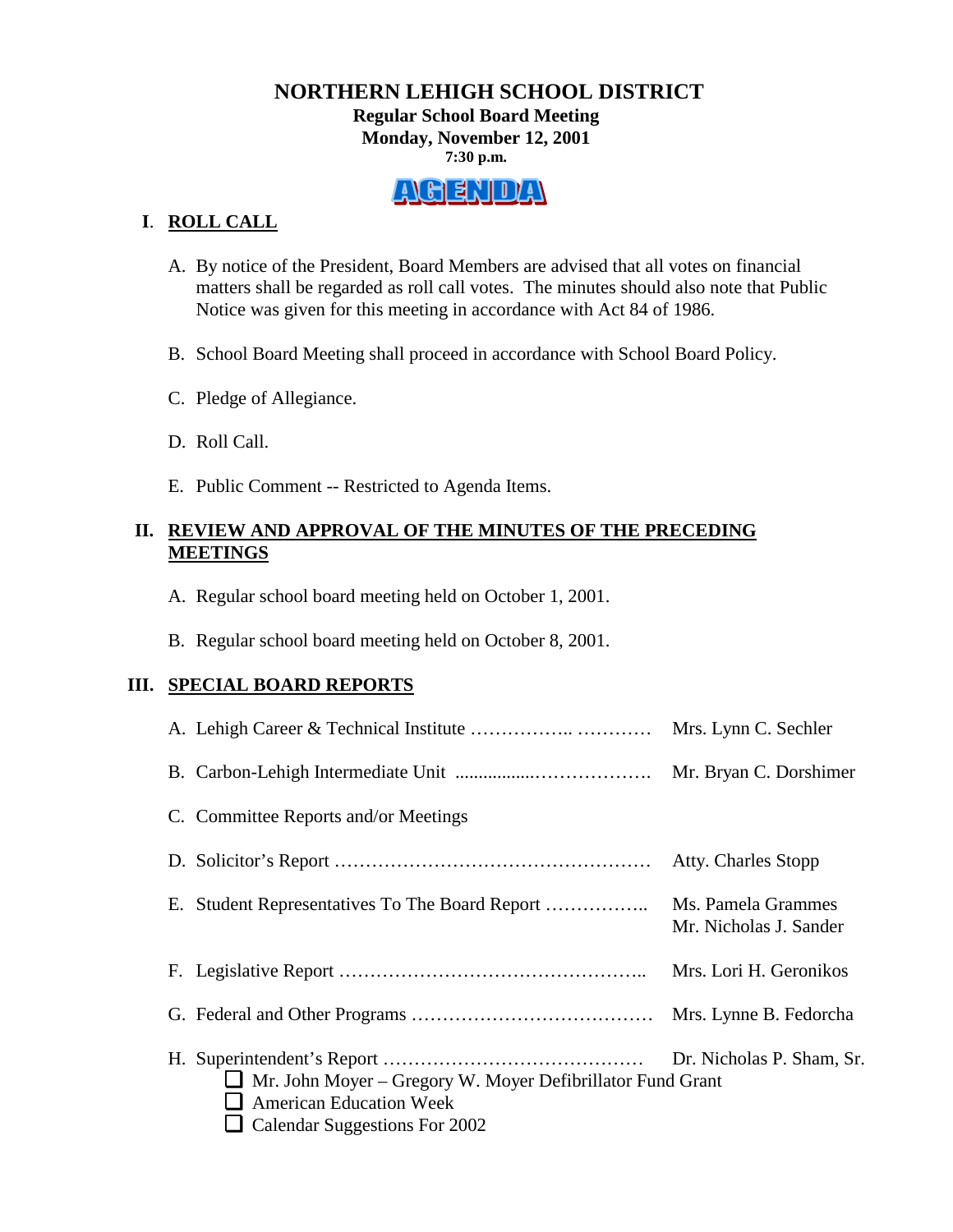I. Executive Work Session.

#### **IV. PERSONNEL**

A. Administrative Transfer

Approve the recommendation of the Superintendent to administratively transfer Middle School Assistant Principal, Dr. Linda Marcincin, to the Senior High School as an Assistant Principal, until June 30, 2001. It is also recommended that the Board of Education authorize the Superintendent to advertise for a Dean of Students to work half time in the senior high school and half time in the middle school until the end of the 2001-2002 school year at a stipend to be determined at a later date.

#### B. Unpaid Volunteer Aide

Approve the following individual as an unpaid volunteer aide in the Slatington Elementary School for the 2001-2002 school year, pending verification of her clearances:

Michele A. Miller

C. Request for Leave Without Pay

Approve the request of Susan Mendes, Slatington Elementary School special education teacher, to take a five-day leave without pay, from December 3-7, 2001. Her request will not be considered a precedent for future requests per correspondence received from the Northern Lehigh Education Association. **(Attachment #1)**

# **V. POLICY**

- A. Approve the Northern Lehigh High School Student Activities Fund Statement for the month of October 2001. **(Attachment #2)**
- B. Approve the Northern Lehigh Middle School Student Activities Fund Statement for the month of October 2001. **(Attachment #3)**

#### C. Homebound Instruction

- 1. The homebound instruction program is provided to children of school age who cannot attend school. It is recommended that the Board of Education grant homebound instruction for the following students:
	- a. A  $4<sup>th</sup>$  grade student, Student No. 10-12500, for five hours per week, effective November 6, 2001 and ending on or about December 1, 2001.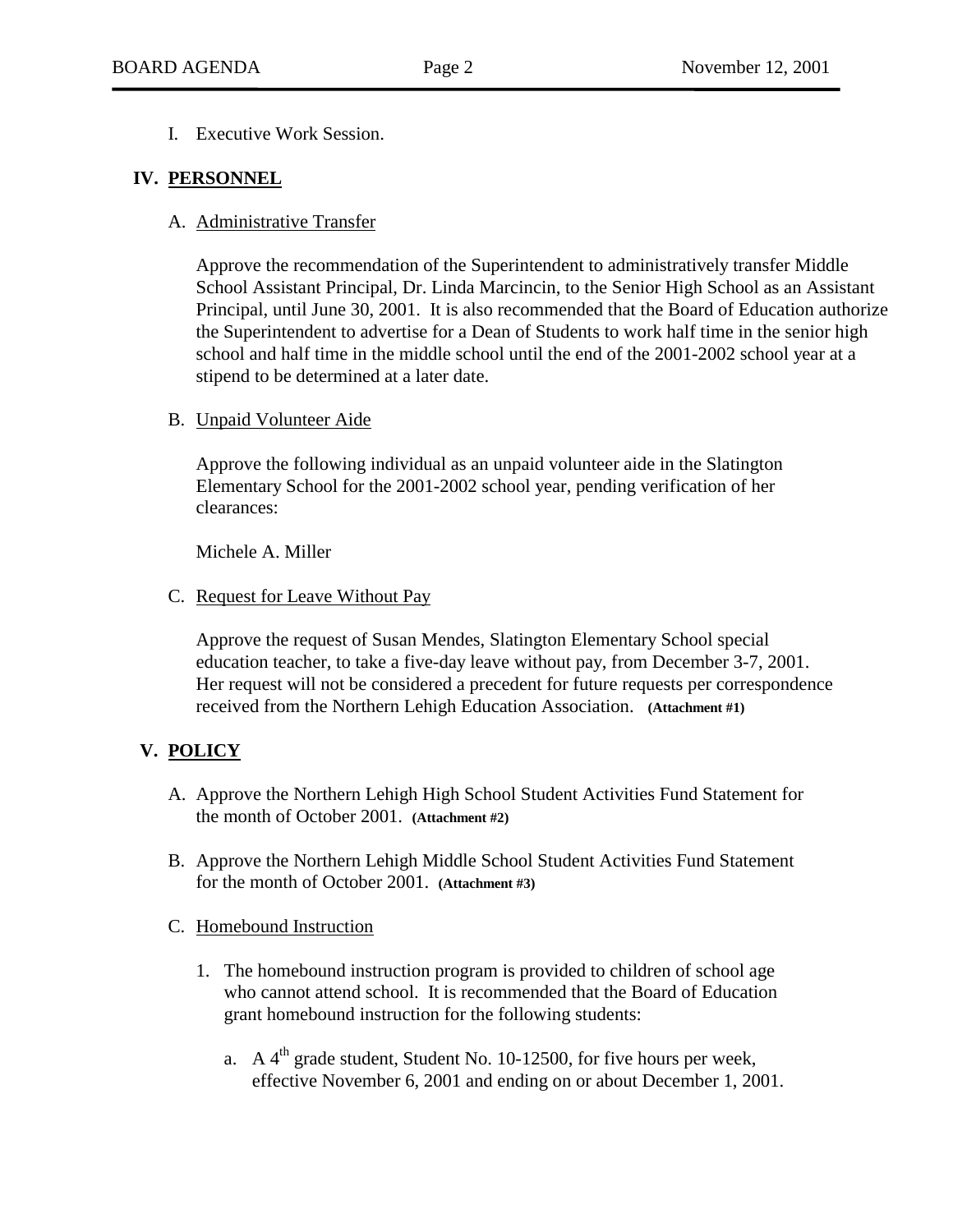b. A  $10^{th}$  grade student, Student No. 14-71982, for five hours per week, effective November 8, 2001 and continue until on or about February 2, 2002.

#### D. Conferences Requiring Board Approval

Approve the request of Bernard Rockovich to attend a Pennsylvania Institute of Certified Public Accountants Tax Clinic on December 7, 2001 in Wilkes-Barre, PA. Expenses include \$125.00 for registration, \$21.00 for travel, for a total cost of \$146.00

#### **VI. CURRICULUM AND INSTRUCTION**

#### **VII. OLD BUSINESS**

#### **VIII. NEW BUSINESS**

#### **IX. FINANCIAL**

- A. Approve the Treasurer's Report for the month of October 2001.
- B. Approve the Cafeteria Reports for the month of October 2001. (Information Only)
- C. Approve payment of General Fund bills for the month of October 2001.
- D. Approve payment of bills from the Construction Account as presented in **attachment #4**.
- E. Approve to proceed with the next phase of the PPL Energy Savings Study, pending review by the district solicitor.
- F. Approve a proposal from F.A. Rohrbach, Inc. of Allentown for the removal and replacement of the lower sidewalks at Slatington Elementary School. Cost for this project is \$9,982.00 and is in the 10-4200-710-000-10 account of the 2001-2002 school budget. **(Attachment #5)**
- G. Approve the following transfer from Curriculum and Instruction to Technology to cover the cost for freight charges on the library book security system in the high school. The grant awarding the security system does not pay for freight charges.

|                       | Increase | Decrease |
|-----------------------|----------|----------|
| 10-2840-750-000-30-80 | \$1,500  |          |
| 10-2260-320-00-30-80  |          | \$1,500  |

# **X. LEGAL**

# **XI. CORRESPONDENCE**